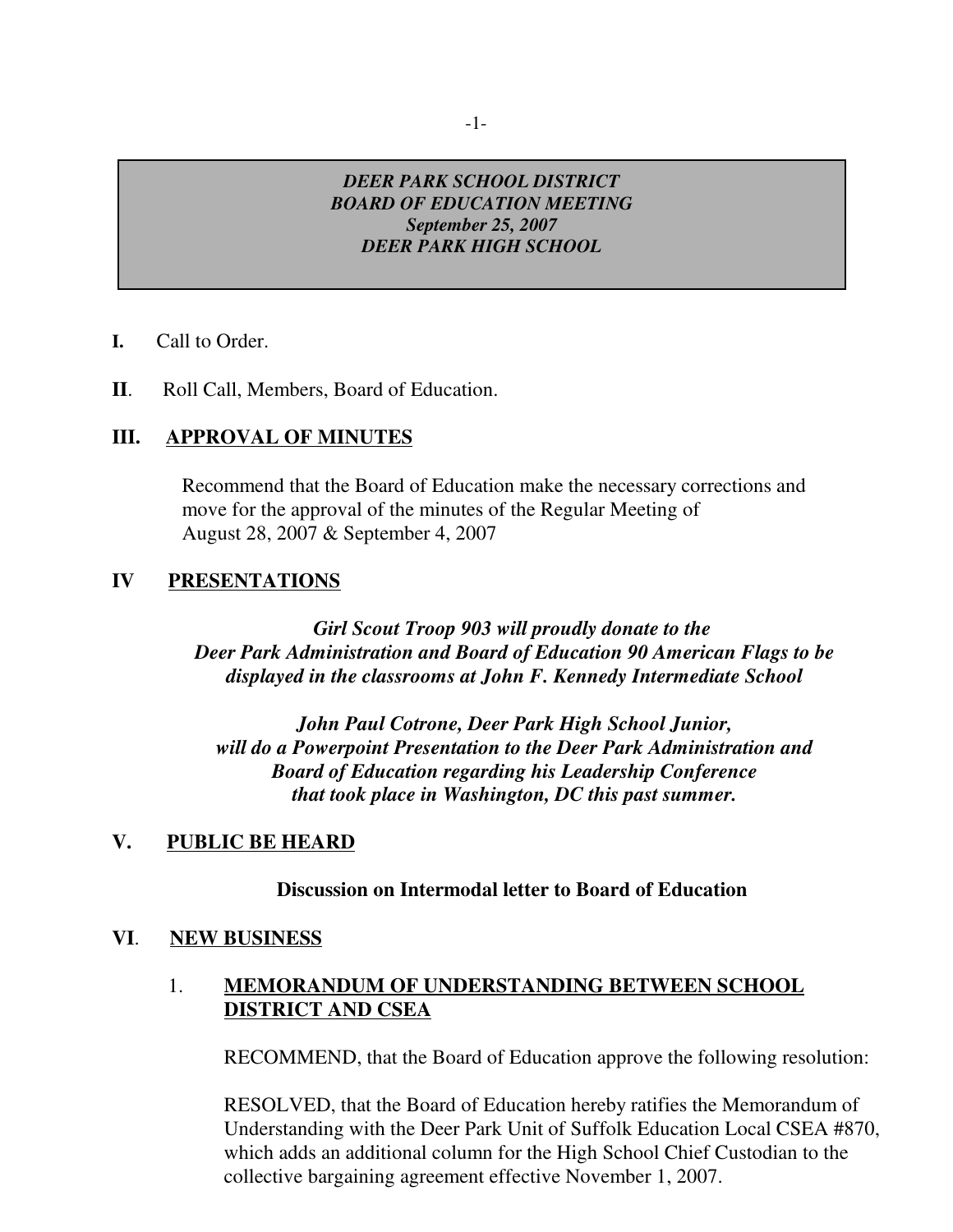## 2. **RESOLUTION FROM THE TOWN OF BABYLON AUTHORIZING THE CHANGING OF ROCKAWAY AVENUE TO FALCON PLACE IN THE PROXIMITY OF DEER PARK HIGH SCHOOL**.

RECOMMEND, that the Board of Education approve the attached resolution:

RESOLUTION NO.588 AUTHORIZING THE CHANGING OF AN ADDRESS WITHIN THE DEER PARK FIRE DISTRICT. (As Attached)

## 3. **MEMBER CHANGE ON BOARD OF EDUCATION AUDIT COMMITTEE**

RECOMMEND, that the Board of Education approve the following resolution:

WHEREAS, Dennis Ryan is now President of the Board of Education, and will relinquish his position on the Audit Committee and,

WHEREAS, Frank Wilkinson is a newly appointed Board Member and shall Assume the position on the Audit Committee held by Mr. Ryan.

## 4. **CO-CURRICULAR FOR 2007-08 SCHOOL YEAR**

RECOMMEND, that the Board of Education approve the following Co-Curricular for the 2007-08 school year:

## **CO-CURRICULAR LIST**

## **2007-2008 SCHOOL YEAR**

| <b>HIGH SCHOOL</b>                |                      |      |              |               |  |
|-----------------------------------|----------------------|------|--------------|---------------|--|
| <b>ACTIVITY/CLUB</b>              | <b>NAME</b>          | EXP. | <b>UNITS</b> | <b>AMOUNT</b> |  |
| Academic Team Advisor             |                      |      |              |               |  |
| African American Student Alliance | Amina Kennedy        |      | 1.5          | \$693.33      |  |
|                                   | <b>Odette Thomas</b> |      | 1.5          | \$693.33      |  |
| Art Club                          | <b>Rita Murphy</b>   | 5+   |              | \$1,658.28    |  |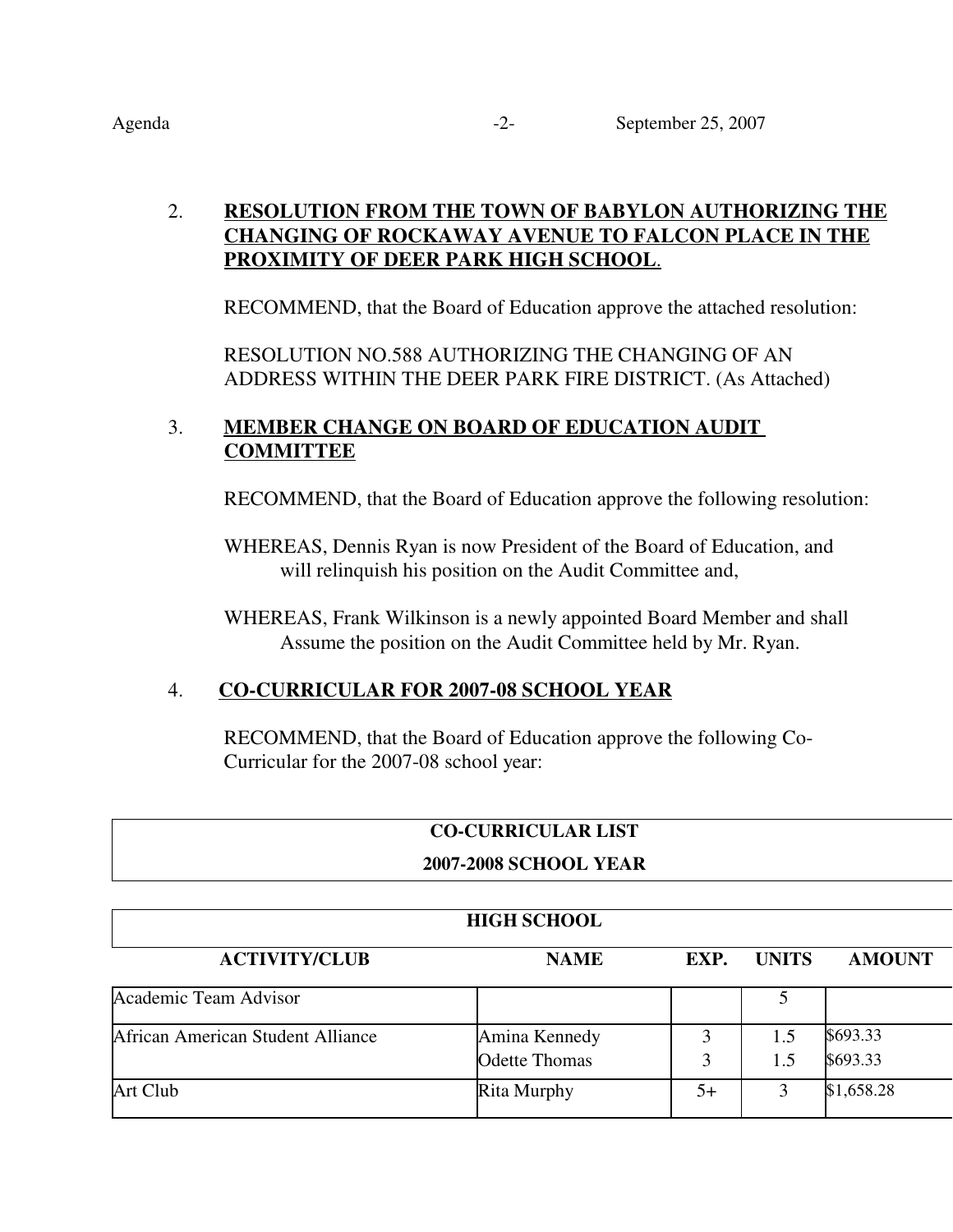| Kristen Lombardo     | $5+$           | 4.5            | \$2,487.42 |
|----------------------|----------------|----------------|------------|
| Kathryn Attard       | $5+$           | $\mathfrak{S}$ | \$2,763.80 |
| <b>Noel Skelton</b>  | $5+$           | $\mathfrak{Z}$ | \$1,658.28 |
| <b>Matthew Prahl</b> | 1              | 2              | \$852.44   |
| Kerry Walsh          | $\mathbf{1}$   | $\overline{2}$ | \$852.44   |
| <b>Gregory Menig</b> | $5+$           | 3              | \$1,658.28 |
| Lila Schmitt         | 5              | 8              | \$4,422.08 |
| <b>Mike Moriarty</b> | $5+$           | 8              | \$4,422.08 |
| <b>Chuck Burg</b>    | $5+$           | 5.66           | \$3,128.62 |
| Francis Amendola     | $\overline{2}$ | 3              | \$1,278.66 |
| <b>Gregory Menig</b> | $5+$           | 8              | \$4,422.08 |
| Jessica Fassois      | 1              | $\overline{2}$ | \$852.44   |
| David Knuffke        | 3              | $\overline{2}$ | \$852.44   |
| Teresa Greco         | $\mathbf{1}$   | $\overline{3}$ | \$1,278.66 |
| <b>Sheryl Deacon</b> | $\overline{4}$ | $\overline{2}$ | \$852.44   |
| <b>TBA</b>           |                | $\overline{3}$ |            |
| Josephine DiMaio     | $\overline{3}$ | $\mathbf{1}$   | \$426.22   |
| Alfonsina Toscano    | 3              | $\mathbf{1}$   | \$426.22   |
| Jerry Cannarozzo     | $5+$           | 7              | \$3,869.32 |
| <b>James Henry</b>   | $\overline{4}$ | 9              | \$3,852.92 |
| Colleen O'Brien      | $\overline{2}$ | 10             | \$4,262.20 |
| Melissa Esposito     | $\overline{3}$ | Stipend        | \$2,400.00 |
| <b>Scott Carney</b>  | $\overline{2}$ | $\overline{3}$ | \$1,278.66 |
| <b>Tammy Cotrone</b> | $\overline{2}$ | 7.5            | \$3,196.55 |
| <b>Bruce Reddock</b> | $\overline{2}$ | 7.5            | \$3,196.55 |
| <b>Tammy Cotrone</b> | $\overline{2}$ | Stipend        | \$1,500.00 |
| <b>Bruce Reddock</b> | $\overline{2}$ | Stipend        | \$1,500.00 |
|                      |                |                |            |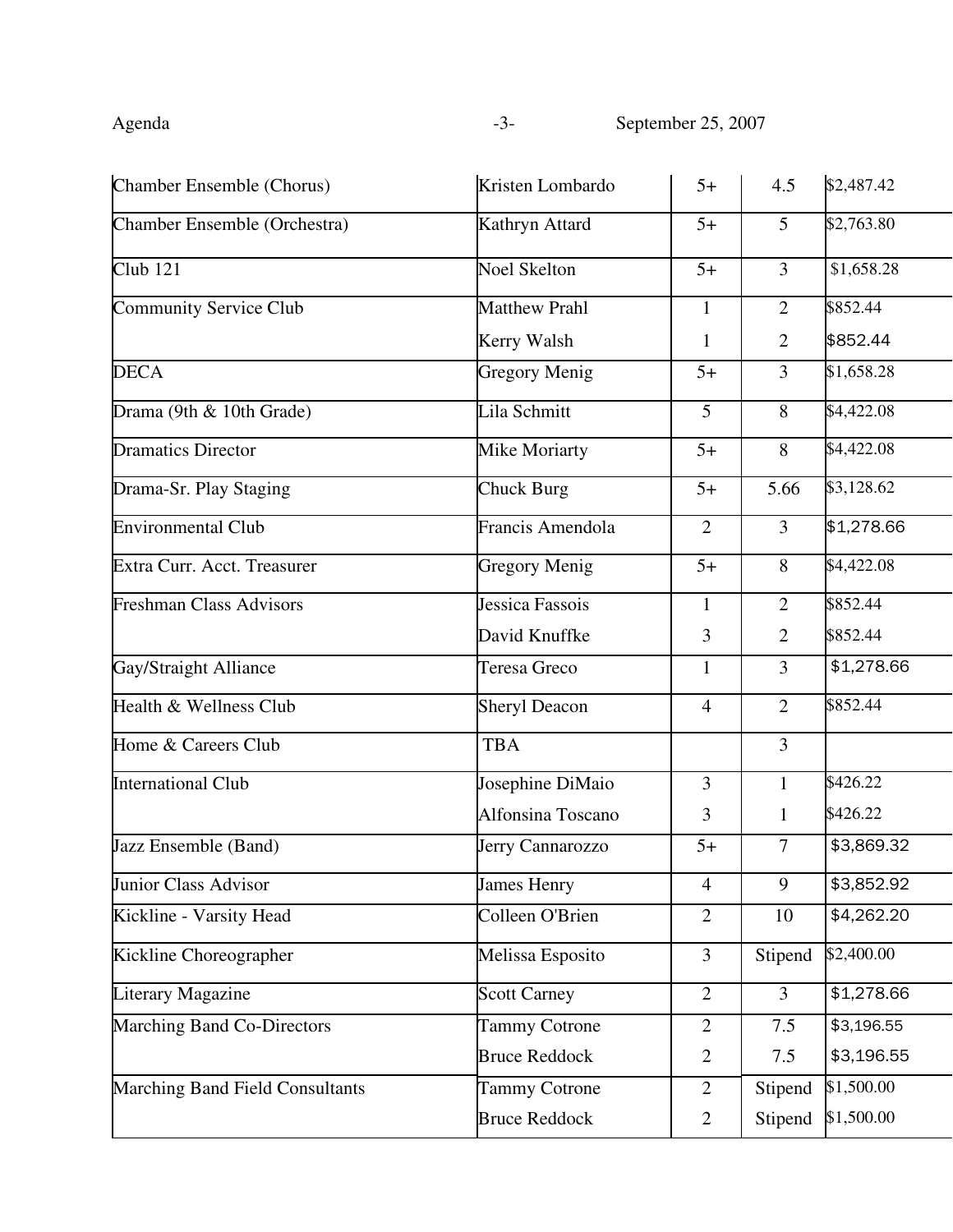| <b>Math Coaches</b>                | Jeanne Regan               | 3              | 2.5            | \$1,065.55 |
|------------------------------------|----------------------------|----------------|----------------|------------|
|                                    | Kevin McCreesh             | 3              | 2.5            | \$1,065.55 |
| <b>Musical Director</b>            | James Henry                | $\overline{4}$ | $\overline{7}$ | \$2,983.54 |
| <b>Musical Assistant Director</b>  | Kristen Lombardo           | $5+$           | 5              | \$2,763.80 |
| <b>Musical Staging</b>             | Eileen Cullinane           | $5+$           | 5.66           | \$3,128.62 |
| National Honor Society             | LisaMarie Jackson          | $\overline{3}$ | $\overline{4}$ | \$1,704.88 |
| Newspaper                          | <b>Christine Murphy</b>    | $\overline{5}$ | 8              | \$4,422.08 |
| S.A.D.D.                           | <b>Janet Werner</b>        | $5+$           | $\overline{3}$ | \$1,658.28 |
| <b>Senior Class Advisors</b>       | Maureen Vecchia            | 5              | 6              | \$3,316.56 |
|                                    | Jeffrey Willemin           | 5              | 6              | \$3,316.56 |
| Set Staging (9th & 10th Grade)     | Eileen Cullinane           | $5+$           | 5              | \$2,763.80 |
| Sophomore Class Advisors           | Kevin McCreesh             | $\overline{3}$ | $\overline{3}$ | \$1,278.66 |
|                                    | Jeanne Regan               | $\overline{3}$ | 3              | \$1,278.66 |
| <b>Student Council Advisor</b>     | <b>Christine Schneider</b> | $\overline{4}$ | 8              | \$3,409.76 |
| <b>Student Activities Director</b> | <b>Brian Kruger</b>        | $5+$           | 11.5           | \$6,356.74 |
| <b>Talent Showcase</b>             | <b>James Henry</b>         | $\overline{4}$ | 8              | \$3,409.76 |
| <b>Talent Showcase Sets</b>        | <b>Chuck Burg</b>          | $5+$           | 5.66           | \$3,128.62 |
| Varsity Leaders Club               | <b>Brian Tower</b>         | $5+$           | 3              | \$1,658.28 |
| World of Difference                | Nicole Koerber             | $\overline{3}$ | 1.5            | \$639.33   |
|                                    | Laurie Osbern              | 5              | 1.5            | \$829.14   |
| Yearbook                           | Kristen Wallace            | $5+$           | 9              | \$4,974.84 |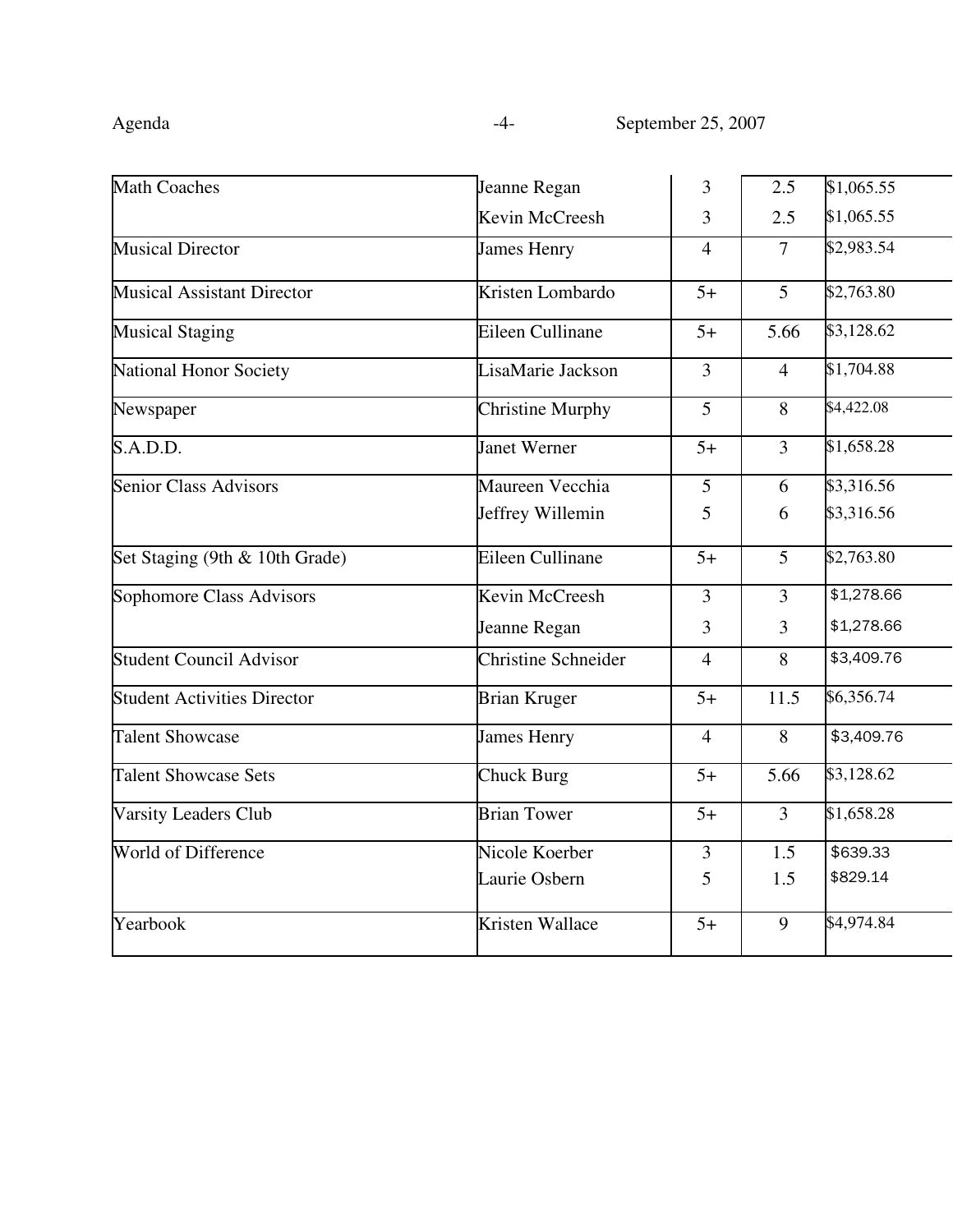# **ROBERT FROST**

| 6th Grade Advisor                 | Cassandra Blair<br>$\mathbf{1}$ |                | $\overline{3}$ | \$1,278.66 |  |
|-----------------------------------|---------------------------------|----------------|----------------|------------|--|
| 7th Grade Advisor                 | Kerri Held                      | $5+$           | 3              | \$1,658.28 |  |
| 8th Grade Advisor                 | <b>Kathy Miller</b>             | $5+$           | $\overline{4}$ | \$2,211.04 |  |
| <b>Art Innovators</b>             | Maria Giglio                    | $5+$           | 3              | \$1,658.28 |  |
| <b>Audio Visual Assistant</b>     | Scott Surdi                     | $5+$           | 8              | \$4,422.08 |  |
| Chamber Ensemble (Chorus)         | Youngsun Koh-Lee                | $5+$           | $\overline{3}$ | \$1,658.28 |  |
| Chamber Ensemble (Orchestra)      | Maria Wingert                   | $5+$           | $\overline{3}$ | \$1,658.28 |  |
| Chess & Mind Challenges           | J. Scott Newman                 | $\overline{3}$ | $\overline{3}$ | \$1,278.66 |  |
| Drama Club Director               | Sara Watkins-Fox                | $5+$           | $\overline{4}$ | \$2,211.04 |  |
| Drama Stage Director              | Linda Mont                      | $\overline{3}$ | $\overline{3}$ | \$1,278.66 |  |
| <b>Fashion Club</b>               | <b>Cindy Adrianssens</b>        | $5+$           | $\overline{3}$ | \$1,658.28 |  |
| Golf Club                         | Douglas Hecker                  | 3              | 3              | \$1,278.66 |  |
| Home & Careers Club               | <b>TBA</b>                      |                | $\overline{3}$ |            |  |
| <b>Internet Club</b>              | <b>Susan Pannell</b>            | $5+$           | $\overline{3}$ | \$1,658.28 |  |
| Jazz Band                         | Michael Livorno                 | $5+$           | $\overline{3}$ | \$1,658.28 |  |
| Kickline                          | Dina Peragine                   | $\overline{3}$ | $\overline{5}$ | \$2,131.10 |  |
| Math Coach                        | Andrea Karousis                 | $\overline{4}$ | 5              | \$2,131.10 |  |
| <b>Math Team</b>                  | <b>Susan Kravitz</b>            | 5              | 5              | \$2,763.80 |  |
| Musical Theatre/Variety Show Dir. | Melissa Vilardi                 | 3              | 4              | \$1,704.88 |  |
| National Jr. Honor Society        | Seth Margolin                   | $\overline{4}$ | $\overline{3}$ | \$1,278.66 |  |
| Newspaper Club                    | Joanne Chludzinski              | $5+$           | $\overline{7}$ | \$3,869.32 |  |
| <b>School Store</b>               | Nancy Speruta                   | $5+$           | $\overline{2}$ | \$1,105.52 |  |
| Science & Environment Club        | Donald Uhrie                    | 2              | $\overline{3}$ | \$1,278.66 |  |
|                                   |                                 |                |                |            |  |
|                                   |                                 |                |                |            |  |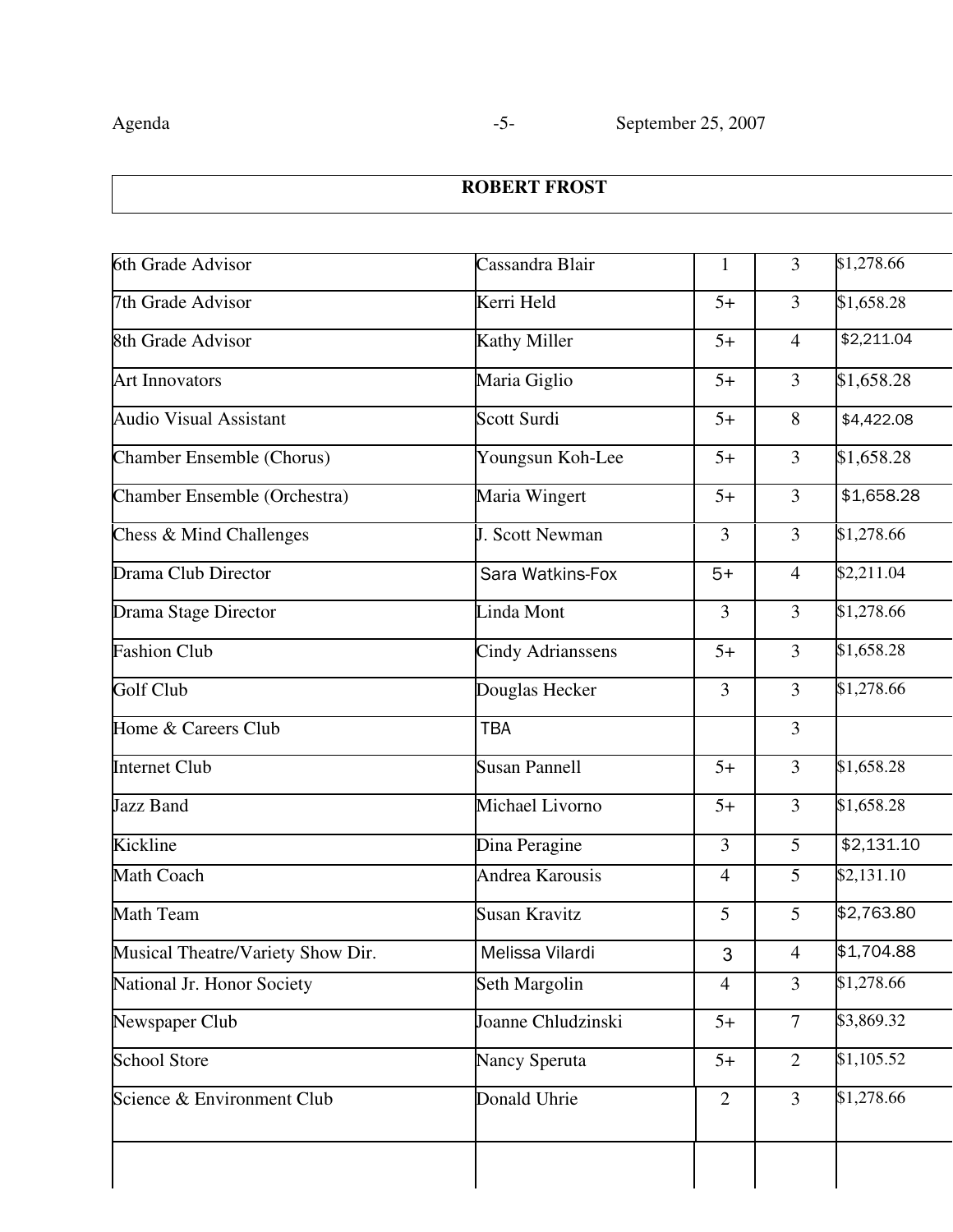|                                | John Rafferty          | 5    | 1.5            | \$828.14   |
|--------------------------------|------------------------|------|----------------|------------|
| Social Studies Club            |                        |      |                |            |
|                                | <b>Lindsay Baudier</b> | $5+$ | 1.5            | \$829.14   |
| <b>Step Squad</b>              | Jennifer Michael       | $5+$ | 3              | \$1,658.28 |
| <b>Student Council Advisor</b> | Carol DiPietrantonio   | $5+$ | 8              | \$4,422.08 |
| <b>Technical Director</b>      |                        |      | $\overline{2}$ |            |
| <b>Technology Club</b>         | <b>Gary Duprez</b>     | $5+$ | 5              | \$2,763.80 |
| Treasurer                      | Kerri Held             | $5+$ | 3              | \$1,658.28 |
| Writer's Club                  | <b>Michael Buszko</b>  | $5+$ | 3              | \$1,658.28 |
| Yearbook                       | Teresa Bertsch         | 3    | 3              | \$1,278.66 |
|                                | Melissa Vilardi        | 3    | 3              | \$1,278.66 |
|                                | <b>JOHN F. KENNEDY</b> |      |                |            |
|                                |                        |      |                |            |

| <b>Advanced Band</b>          | Louis Nicolosi    | $5+$           | 8               | \$4,422.08 |
|-------------------------------|-------------------|----------------|-----------------|------------|
| <b>Art/Literary Club</b>      | Joseph Mucci      | $5+$           | $\overline{2}$  | \$1,105.52 |
|                               |                   |                | $\overline{2}$  |            |
| <b>Audio Visual Assistant</b> | Keith Galea       | $\overline{4}$ | $5\overline{)}$ | \$2,131.10 |
| Boys & Girls Track            | Amanda Malloy     | 3              | 1.5             | \$693.33   |
|                               |                   |                | 1.5             |            |
| Cadet Band                    | Gregg Romano      | $5+$           | $\overline{4}$  | \$2,211.05 |
| Chamber Orchestra, 1/2 yr     | Kathryn Attard    | $5+$           | $\overline{4}$  | \$2,211.04 |
| Chorus (3rd Grade)            | Catherine Lubrano | $5+$           | 8               | \$4,422.08 |
| Chorus (4th & 5th Grade)      | Catherine Lubrano | $5+$           | 8               | \$4,422.08 |
| Computer Club                 | Lorrie McGill     | $5+$           | 3               | \$1,658.22 |
| Garden Club                   | JoAnn Romann      | $5+$           | 3               | \$1,658.02 |
| Math Club                     | Philomena Fonda   | $5+$           | 3               | \$1,658.02 |
|                               |                   |                |                 |            |
| <b>Musical Theater Club</b>   | Alice Kane        | 4              | $\overline{2}$  |            |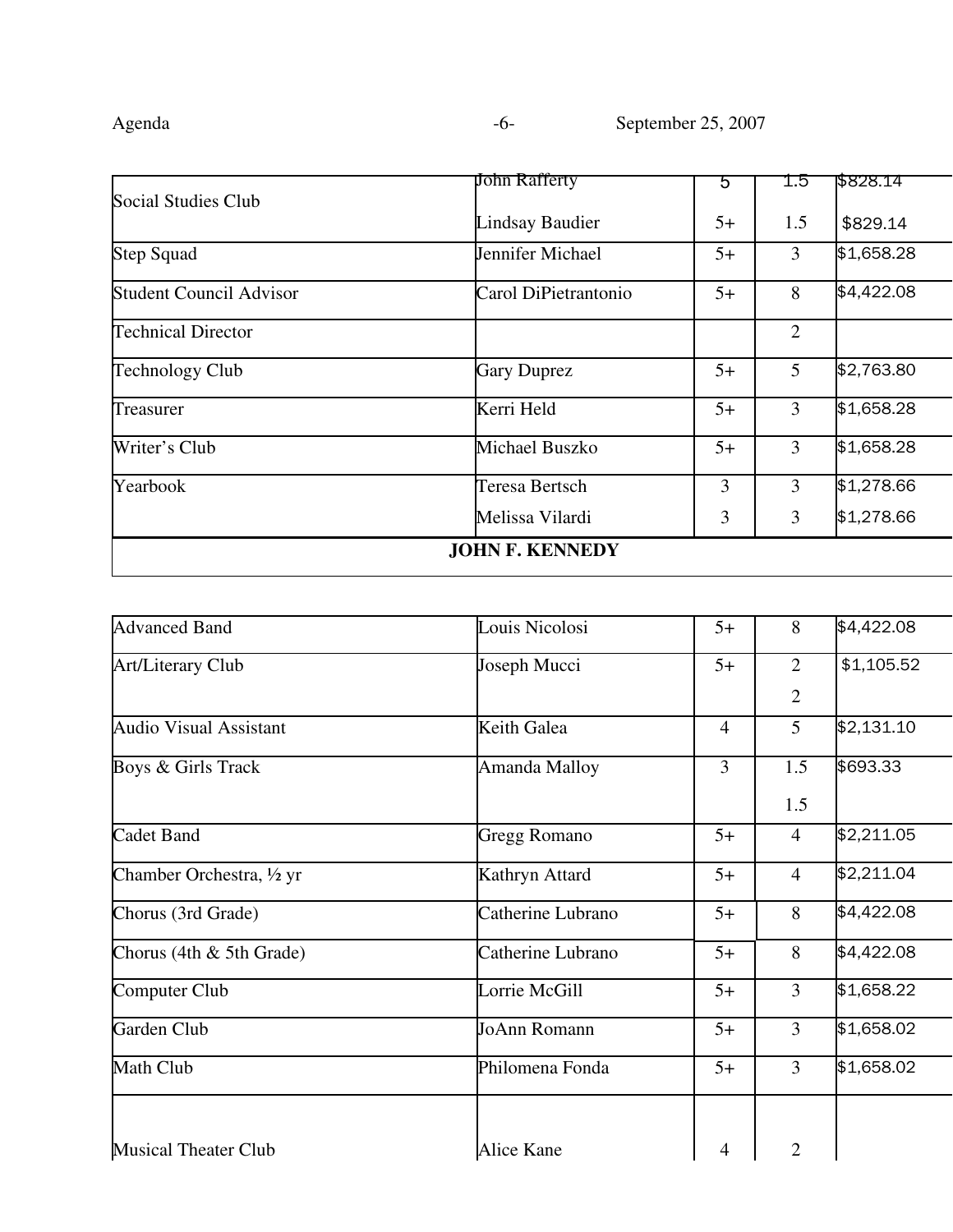| genga |
|-------|
|-------|

|                         |                      |      |                | \$852.44   |
|-------------------------|----------------------|------|----------------|------------|
|                         | Lori Palopoli        | 2    | $\overline{2}$ | \$852.44   |
| Newspaper Club          | Donna Kelaher        | $5+$ | 6              | \$3,316.44 |
| Orchestra               | Kathryn Attard       | $5+$ | 8              | \$4,422.08 |
| Science Enrichment Club | Jason Ranghelli      | 5    | 3              | \$1,658.28 |
| <b>Story Hour Club</b>  | Barbara Hosking      | $5+$ | 3              | \$1,658.28 |
|                         | <b>JOHN Q. ADAMS</b> |      |                |            |

|                            | <b>MAY MOORE</b>       |      |            |
|----------------------------|------------------------|------|------------|
| Newspaper Club             | Shvonne Wendel         |      | \$1,278.66 |
| <b>Musical Productions</b> | <b>Matthew Spataro</b> |      | \$1,658.28 |
| <b>Fitness Club</b>        | Caryn Levy             | $5+$ | \$1,658.28 |
| Art/Literature Club        | Denise Vadala          | $5+$ | \$1,658.28 |

| Art Club            | Eileen Cullinane  | $5+$ |     | \$1,658.28 |
|---------------------|-------------------|------|-----|------------|
| <b>Fitness Club</b> | Craig Mangio      | $5+$ | 1.5 | \$829.14   |
|                     | Jason Ranghelli   | 5    | 1.5 | \$829.14   |
| Music Club          | Catherine Lubrano | $5+$ |     | \$1,658.28 |
| Newspaper Club      | Michelle DiFazio  |      |     | \$1,278.66 |

## **VII**. **APPROVAL OF SCHEDULES**

## **SCHEDULE 07-BP-670 - SCHEDULE OF BILLS PAYABLE**

| General Fund        | 3                           | 8/27/07 | 1,487,099.57 |
|---------------------|-----------------------------|---------|--------------|
| General Fund        | 6                           | 8/27/07 | 252,960.92   |
| Trust & Agency      | $\mathcal{D}_{\mathcal{L}}$ | 8/24/07 | 569,898.06   |
| <b>Reserve Fund</b> | 4                           | 8/27/07 | 15,002.06    |
| Federal Fund        | $\mathcal{D}_{\mathcal{A}}$ | 8/24/07 | 52,567.06    |
| Federal Fund        | 5                           | 8/27/07 | 256,834.36   |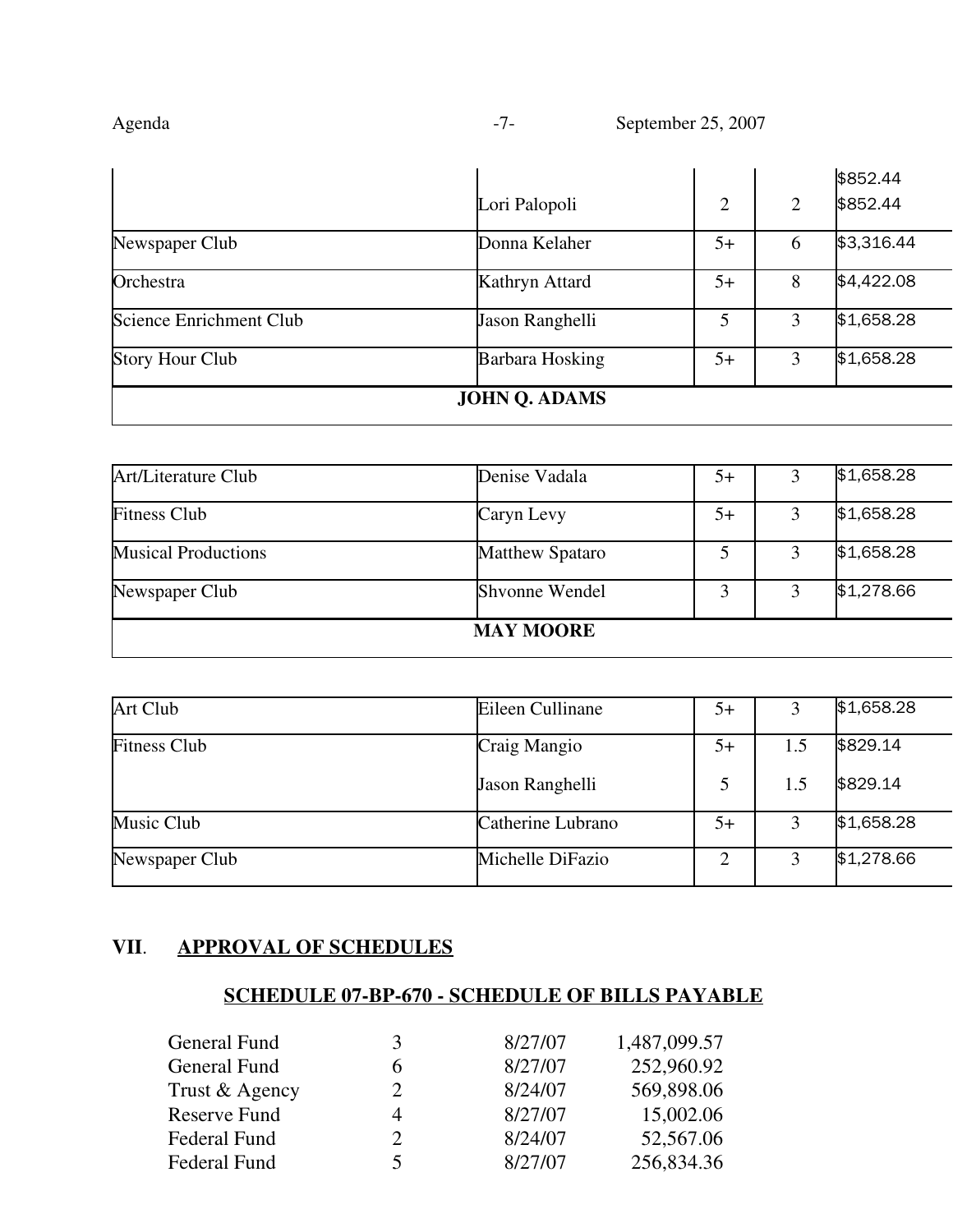|                           | 8/27/07 | 8,555.00   |
|---------------------------|---------|------------|
|                           | 8/27/07 | 3,894.28   |
| 8                         | 9/11/07 | 359,557.89 |
| General Fund (Medicare) 9 | 9/11/07 | 120,996.30 |
|                           | 9/11/07 | 9,706.28   |
|                           | 9/11/07 | 12,813.55  |
|                           |         |            |

## **SCHEDULE 07-E- TRANSFER OF BUDGETARY FUNDS**

### **Explanation of Budgetary Transfer T#6, T#7, T#8**

## **SCHEDULE 07-CSE– COMMITTEE ON SPECIAL EDUCATION (CONFIDENTIAL)**

## **SCHEDULE 07-H-09 - HOME TEACHING (CONFIDENTIAL)**

## **SCHEDULE 07-S-09 - COMMITTEE ON SPECIAL EDUCATION (CONFIDENTIAL)**

## **SCHEDULE 07-F-73 - CONTRACT REPORT**

## **NON-INSTRUCTIONAL**

## **SCHEDULE 07-CS-70 - CHANGE OF SALARY/STATUS(NON-INSTRUCTIONAL)**

**Piera Caruso** HS Pool/From: Lifeguard  **To: Sr. Lifeguard** Salary: \$12.98/hr. Effective: 9/12/07

### **Marianne Sheehan**

HS Pool/From: Lifeguard  **To: Sr. Lifeguard** Salary: \$12.98 / hr. Effective: 9/12/07

## **Michelle Zeblisky**

HS Pool/From: Lifeguard  **To: Sr. Lifeguard** Salary: \$12.98 / hr. Effective: 9/12/07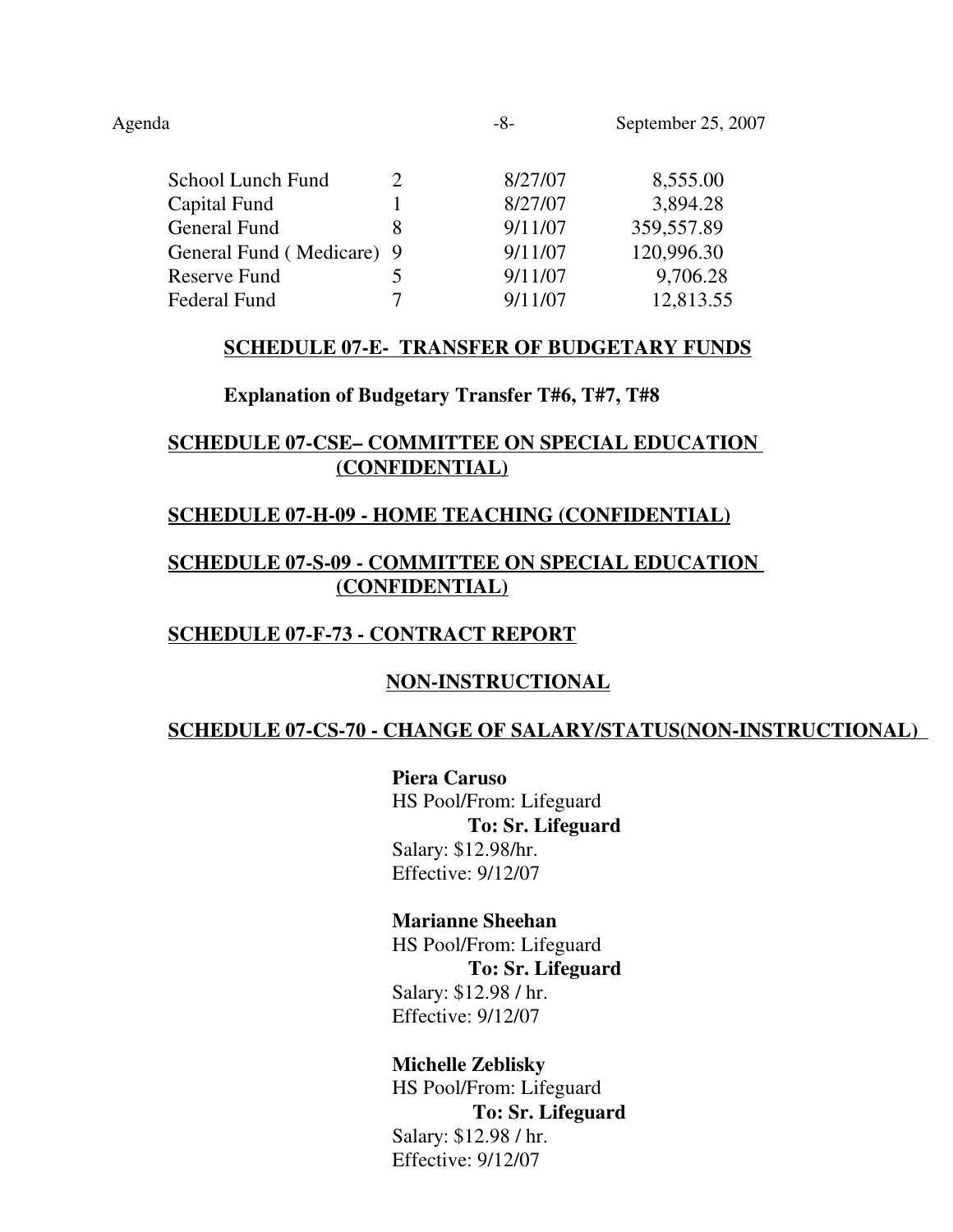**Cheryl Noia** Transportation/ From: Bus Drive **To: Head School Bus Driver** No Change in Salary Effective: 9/12/07

## **SCHEDULE 07-NN-353 - APPOINTMENTS NON INSTRUCTIONAL**

#### **Gina Vogler**

HS & RF Clerk Typist Salary/Step: \$34,344 - Step 1 Effective: 9/5/07

### **Concetta Bertelle**

District Office Clerk Typist Salary/Step: \$34,444 - Step 1 Effective: 9/5/07

#### **Mohammed Abbas**

HS Pool/Lifeguard & Swim Instructor Salary: \$9.55 / hr. Effective: 9/12/07

#### **Taylor Haworth**

HS Pool/Lifeguard & Swim Instructor Salary: \$9.55 / hr. Effective: 9/12/07

#### **Lauren Idelicato**

HS Pool/Lifeguard & Swim Instructor Salary: \$9.55 / hr. Effective: 9/12/07

#### **Nicole Zeblisky**

HS Pool/Lifeguard & Swim Instructor Salary: \$9.55 / hr Effective: 9/12/07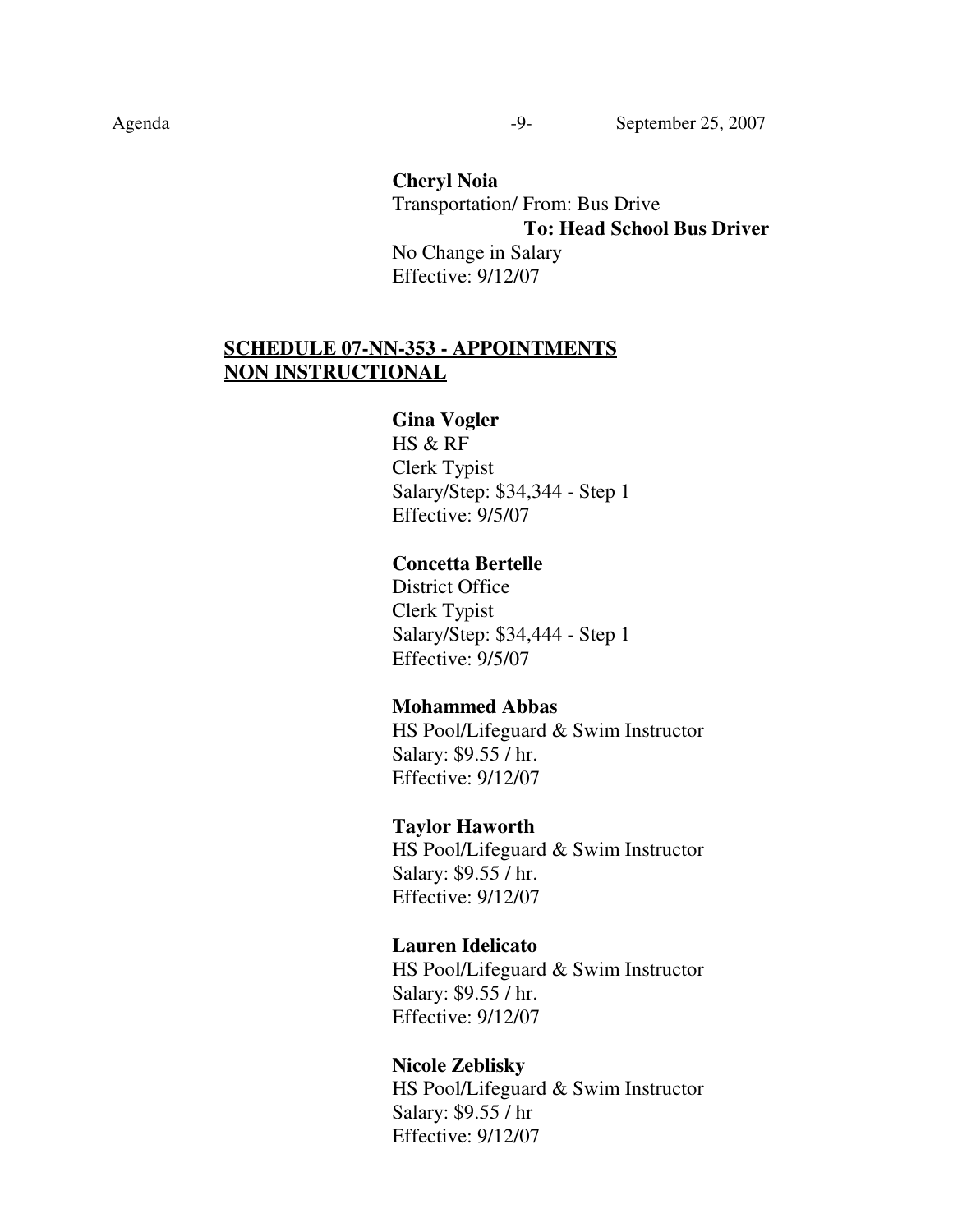### **Christian Hrubes**

Non-Instructional Health Aide Salary: \$11.63 / hr. plus \$3.25 stipend Effective: 9/6/07

### **Denise Rathje**

Non-Instructional Health Aide Salary: \$11.63 / hr. plus \$3.25 stipend Effective: 9/6/07

## **Claire Merkle**

Non-Instructional Aide Salary: \$12.65 / hr. Effective: 9/6/07

## **Darrell Clark**

Non-Instructional Aide Salary: \$11.30 / hr. Effective: 9/6/07

### **Willette Henderson**

Non-Instructional Salary: \$11.30 / hr. Effective: 9/6/07

#### **Christopher Florenz**

HS/Security Guard Salary: \$14./ hr. Effective: 9/12/07

#### **Salvatore Greco**

Transportation/Bus Aide Salary: \$11.63 / hr. Effective: 9/19/07

## **SCHEDULE 07-NNPS- 207 - PER DIEM SUBSTITUTES NON INSTRUCTIONAL**

### **Joseph Burgio**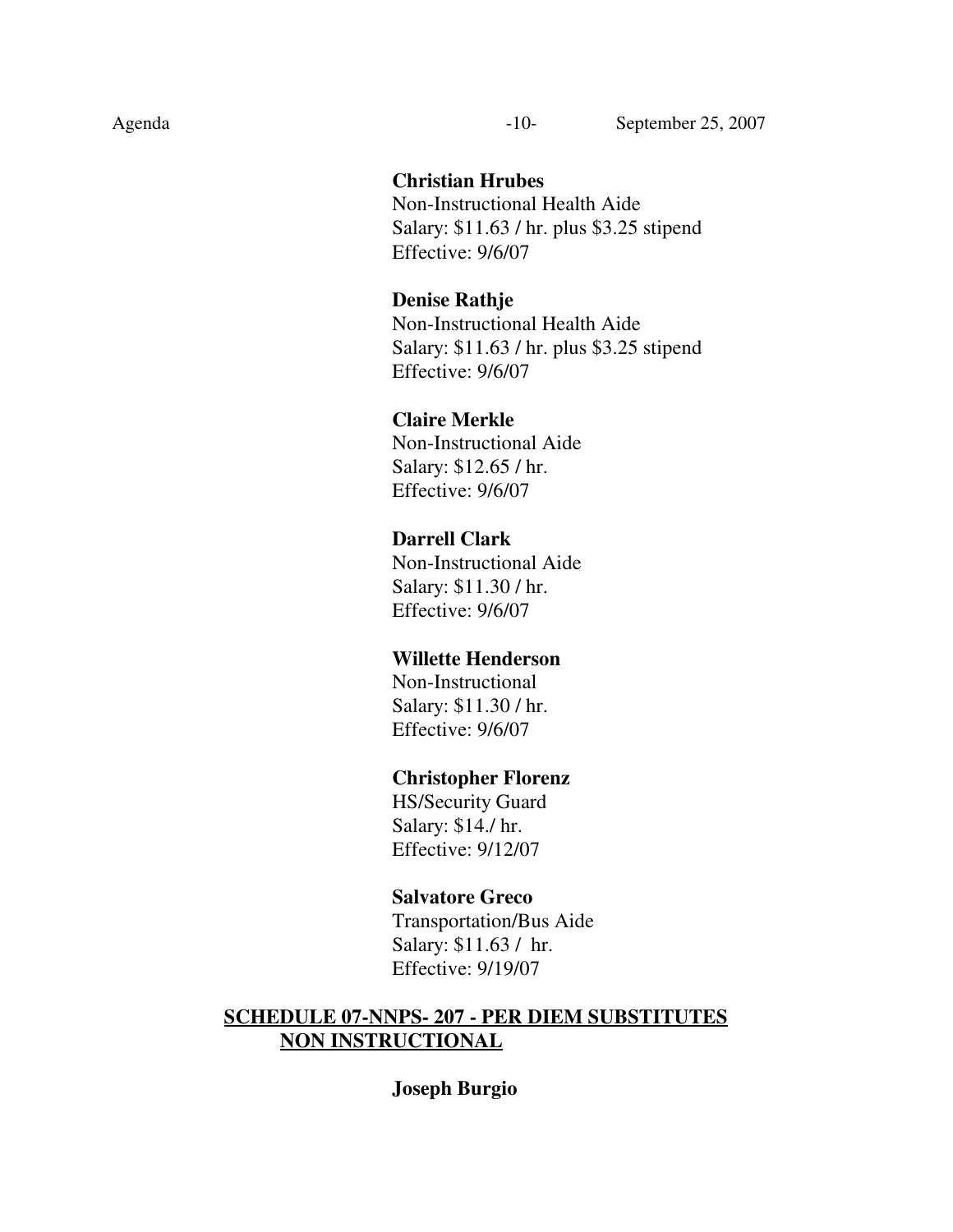Substitute Custodian Salary: \$8.50 / hr. Effective: 9/12/07

#### **Michael McEvoy**

Substitute Custodian Salary: \$8.50 / hr. Effective: 9/12/07

## **Dorothy Congro**

Substitute Aide Salary: \$8.00 / hr. Effective: 9/12/07

### **Gayle Ferrara**

Substitute Aide Salary: \$8.00 / hr. Effective: 9/12/07

### **Cheryl Longo**

Substitute Aide Salary: \$8.00 / hr. Effective: 9/12/07

### **Dawn McMullen**

Substitute Aide Salary: \$8.00 / hr. Effective: 9/12/07

### **Mary Conlon**

Substitute Nurse Salary: \$85 per day Effective: 9/19/07

## **SCHEDULE 07-00-299 - RETIREMENTS/REMOVALS/TERMINATIONS/ RESIGNATIONS (NON-INSTRUCTIONAL)**

### **Michael Fanning**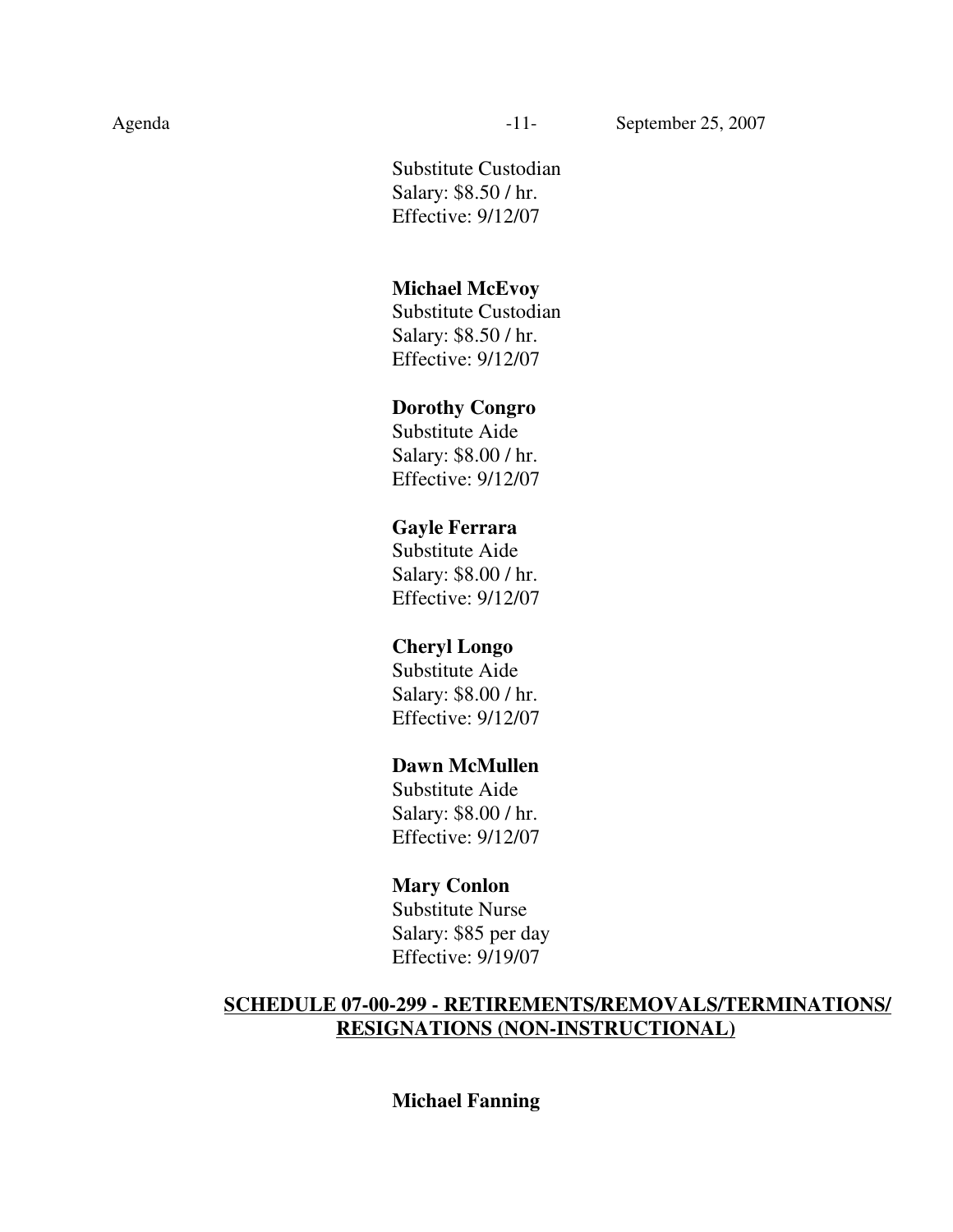Bldgs. & Grds. Night Custodian Effective: 9/20/07 - Resignation No outstanding obligation to the district

#### **Nancy Santos**

JFK Non-Instructional Aide Effective: 8/24/07 - Resignation No outstanding obligation to the district

#### **Vincent Nappo**

Transportation - Bus Driver Effective: 9/1/07 - Resignation No outstanding obligation to the district

#### **Catarina Foraci**

Lincoln Non-Instructional Aide Effective: 8/31/07-Resignation No outstanding obligation to the district

#### **Nicole Acosta**

HS/Pool - Sr. Lifeguard/Swim Instructor Effective: 9/1/07 - Resignation No outstanding obligation to the district

#### **Christopher Arena**

HS/Pool - Lifeguard/Swim Instruction Effective: 9/1/07 - Resignation No outstanding obligation to the district

#### **Ashley Dell**

HS Pool / Sr. Lifeguard/Swim Instructor Effective: 9/1/07 - Resignation No outstanding obligation to the district

#### **Janet Gillespie**

HS Pool / Sr. Lifeguard/Swim Instructor Effective: 9/1/07 - Resignation No outstanding obligation to the district

#### **Tamara Risalvato**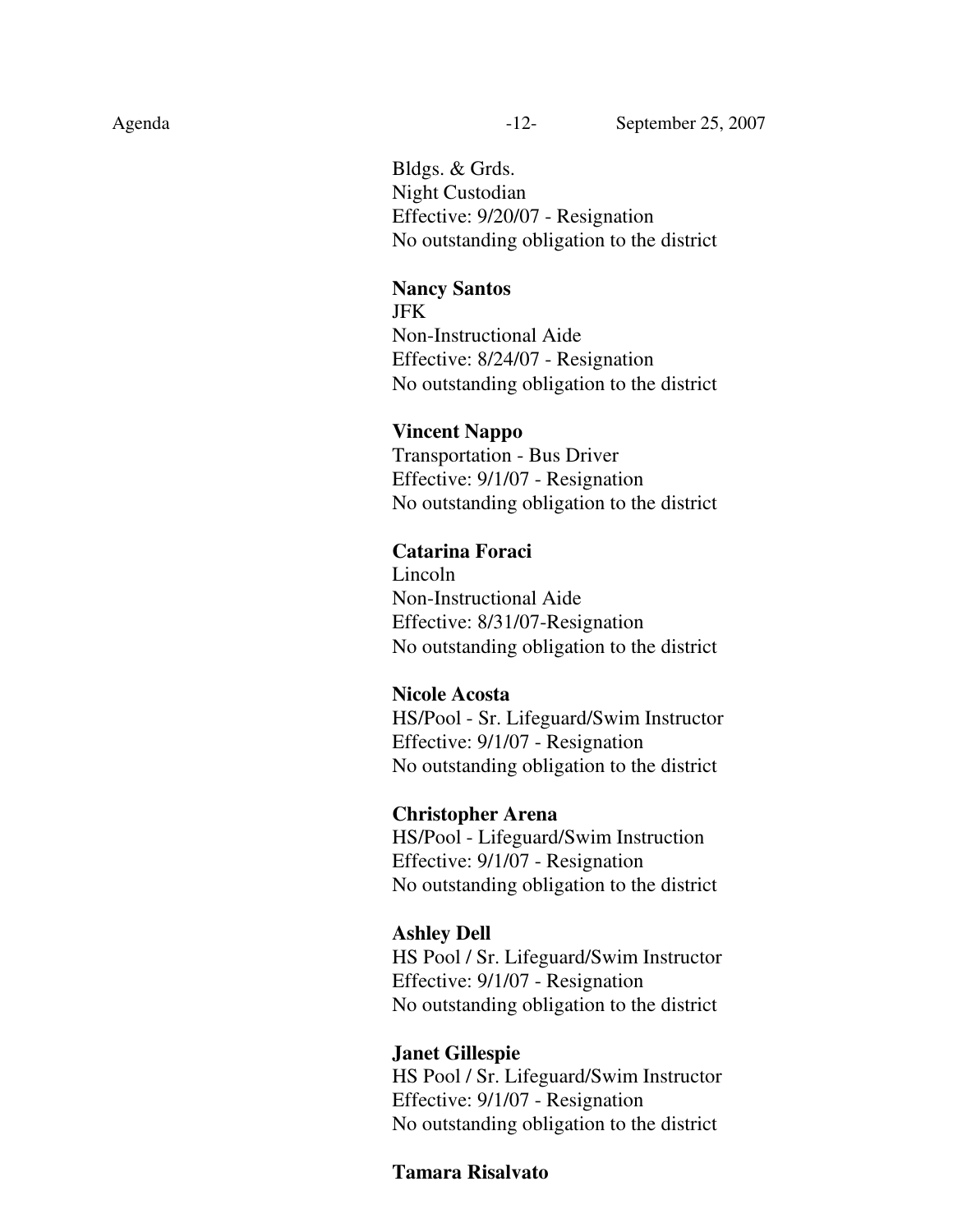HS Pool/ Sr. Lifeguard/Swim Instructor Effective: 9/1/07 - Resignation No outstanding obligation to the district

#### **Amy Tischler**

HS Pool/ Sr. Lifeguard/Swim Instructor Effective: 9/1/07 - Resignation No outstanding obligation to the district

### **Brandon Villaverde**

HS Pool / Lifeguard/Swim Instructor Effective: 9/1/07 - Resignation No outstanding obligation to the district

### **Victor Pena**

Districtwide / Substitute Aide Effective: 9/1/07 - Resignation No outstanding obligation to the district

#### **Anthony Spinato**

Districtwide - Substitute Custodian Effective: 9/1/07 - Resignation No outstanding obligation to the district

#### **Al Saar**

Transportation / Bus Driver Effective: 9/28/07 - Retirement No outstanding obligation to the district

### **INSTRUCTIONAL**

### **SCHEDULE 07-CSS-17 - CHANGE OF STATUS/SALARY (INSTRUCTIONAL)**

### **Jenine Moran**

Current Title: Part-Time Teacher New Title: Full-time tenured Special Ed. Salary: \$76,376 - MA Step 7 Effective: 9/1/07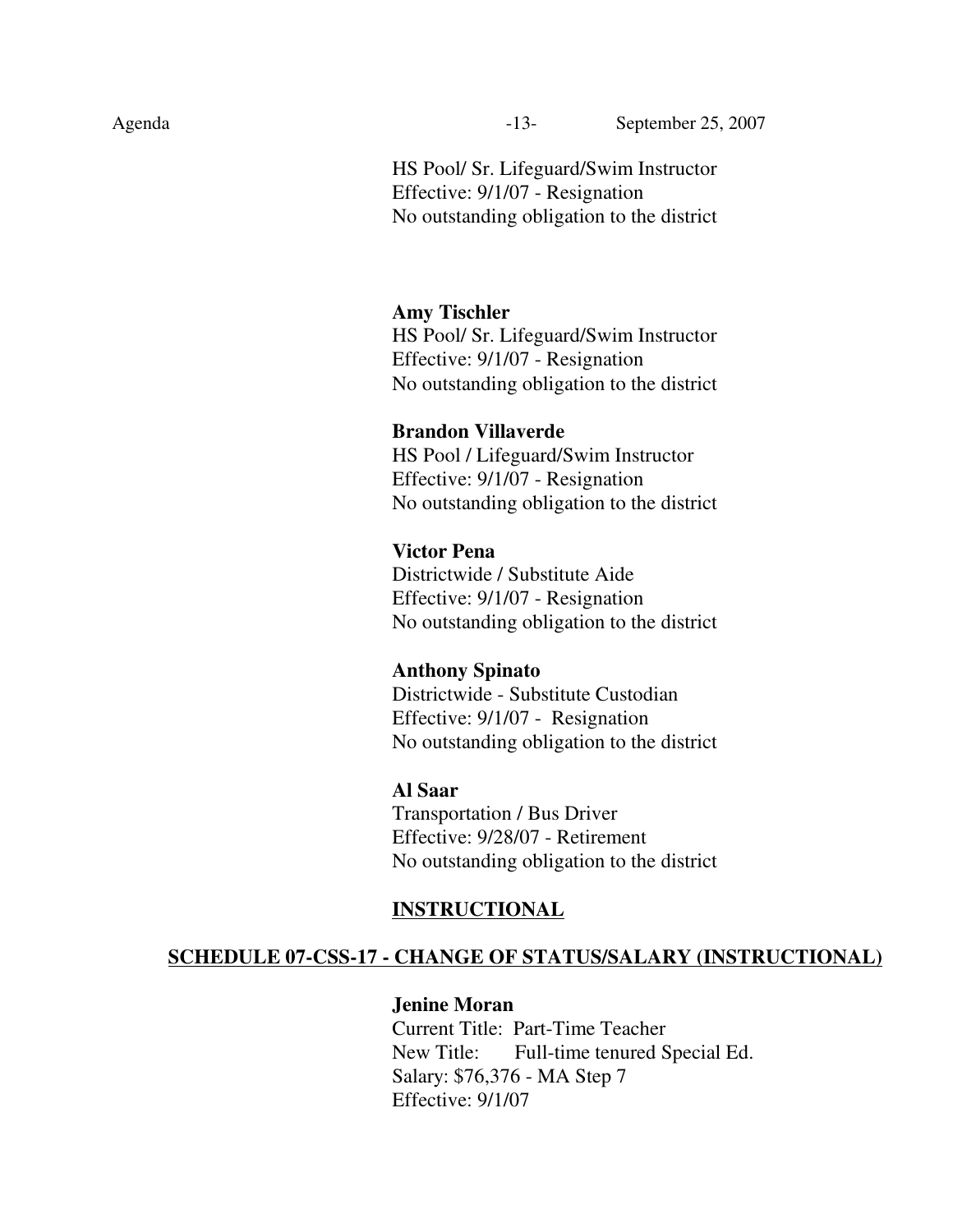## **SCHEDULE 07-L-132 - PART-TIME APPOINTMENTS (INSTRUCTIONAL**)

## **Jennifer Allen**

High School Teaching Area: .5 Art Certification: Pending Salary: \$49,857 (prorated at \$24,929) MA - Step 1 Effective : 9/1/07 - 6/30/08 or at the discretion of the Board Ed

## **Victoria Ferri-Siegel**

**Districtwide** Teaching Area: .2 Psychologist Certification: Provisional Salary: \$53,269 (prorated at \$10,654) MA30-Step 1 Effective: 9/1/07-6/30/08 or at the discretion of the Board Ed.

## **Jonathan Golub**

High School Teaching Area: .4 Science Certification: Pending Salary: \$59,420 (prorated at \$23,174) PHD-Step 1 Effective: 9/10/07-6/30/08 or at the discretion of the Board Ed.

## **Christine Walling**

Districtwide Teaching area: .4 Psychologist Certification: Provisional Salary: \$49,857 (prorated at \$18,248) MA-Step 1 Effective: 9/26/07-6/30/08 or at the discretion of the Board Ed.

## **SCHEDULE 07-LR-75 - LEAVE REPLACEMENT APPOINTMENTS (INSTRUCTIONAL)**

## **Lorna Vopat**

JFK/LTS (Leave Replacement Teaching Area: .2 Special Education St. Cyrils/LTS (Leave Replacement Teaching Area: .2 Special Education Certification: Initial Salary/Step: \$49,857 (prorated at \$9,573) MA-Step 1 Effective: 9/1/07-1/25/08 or at the discretion of the Board Ed.

## **SCHEDULE 07-N-218 - APPOINTMENTS (INSTRUCTIONAL)**

.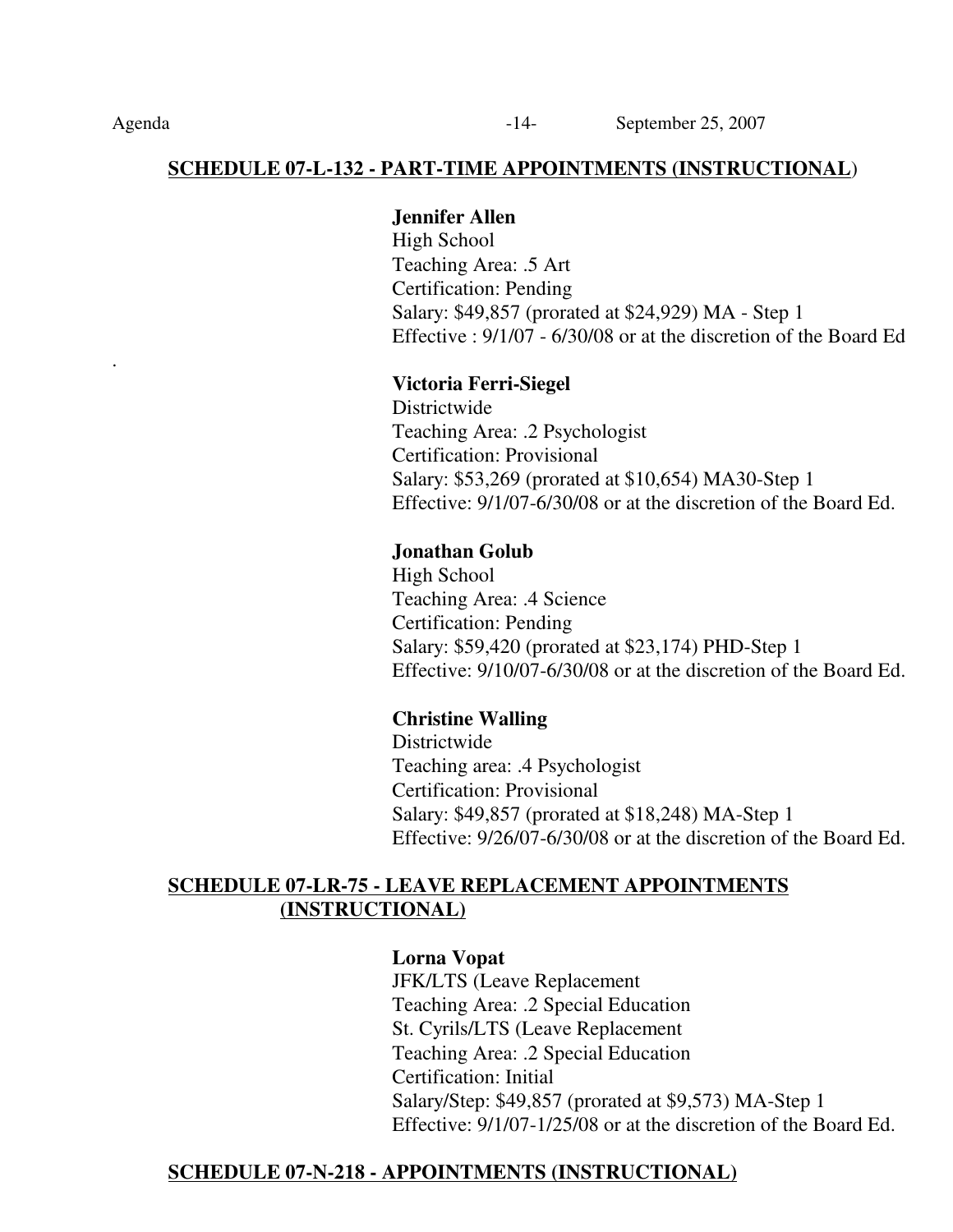## **Joseph Rastello** Probationary Teaching Area: HS/ .8 Business RFMS/ .2 Technology Certification: Provisional Experience: 5 yrs. teaching experience Salary/Step: \$57,135 - MA Step 4 Effective: 9/1/07 - 8/31/10

## **SCHEDULE 07-NC-54 - COORDINATOR ASSIGNMENT (INSTRUCTIONAL**)

## **Philomena Fonda** Districtwide Mentor Coordinator Amount: \$250.00/ month Effective: 9/1/07-6/30/08

## **SCHEDULE 07-NS-216 - APPOINTMENTS (INSTRUCTIONAL) REGULAR SUBSTITUTES**

### **Jennifer Allen**

HS/.5 Permanent Substitute Certification: Pending Salary: \$50./ day Effective: 9/1/07-6/30/08 or at the discretion of the Board Ed.

### **Lorna Vopat**

HS/.6 Permanent Substitute Certification: Initial Salary: \$60. / day Effective: 9/1/07-6/30/08 or at the discretion of the Board Ed. HS/Permanent Substitute Certification: Initial Salary: \$100/ day Effective: 1/26/08-5/31/08 or at the discretion of the Board Ed.

### **Daniel Ferguson**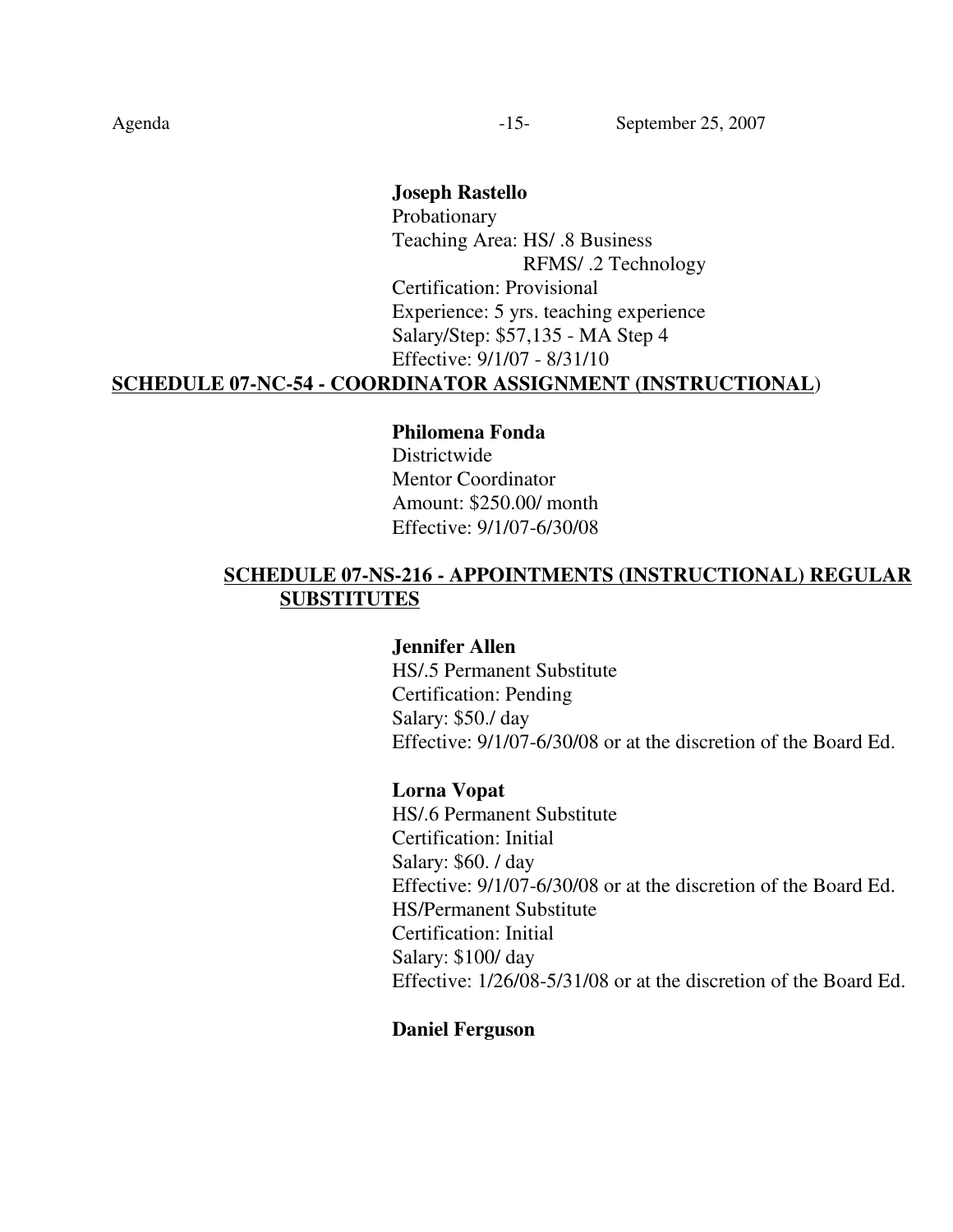Agenda -16- September 25, 2007

HS / Permanent Substitute Certification: Initial Salary: \$100 / day Effective: 9/6/07-6/16/08 or at the discretion of the Board Ed.

## **Amy Bussola-Belfiore**

HS/Permanent Substitute Certification: Provisional Salary: \$100 / day Effective: 9/6/07-5/31/08 or at the discretion of the Board Ed.

### **Stephanie Testa**

JFK/Permanent Substitute Certification: Pending Salary: \$100 / day Effective: 10/1/07-5/31/08 or at the discretion of the Board Ed.

## **Kevin Gallagher**

Lincoln/Permanent Substitute Certification: Initial Salary: \$100 / day Effective: 10/1/07-5/31/08 or at the discretion of the Board Ed.

## **SCHEDULE 07-O-188 - RETIREMENTS/RESIGNATIONS/ TERMINATIONS/REMOVALS (INSTRUCTIONAL)**

### **Thomas Tannacore**

RF/Permanent Substitute & Drama Director Effective:9/5/07 Resignation. No outstanding obligation to the District

## **Jennifer Friaglia**

JFK/Permanent Substitute Effective: 9/1/07 Resignation. No outstanding obligation to the District

## **Dawn Holub**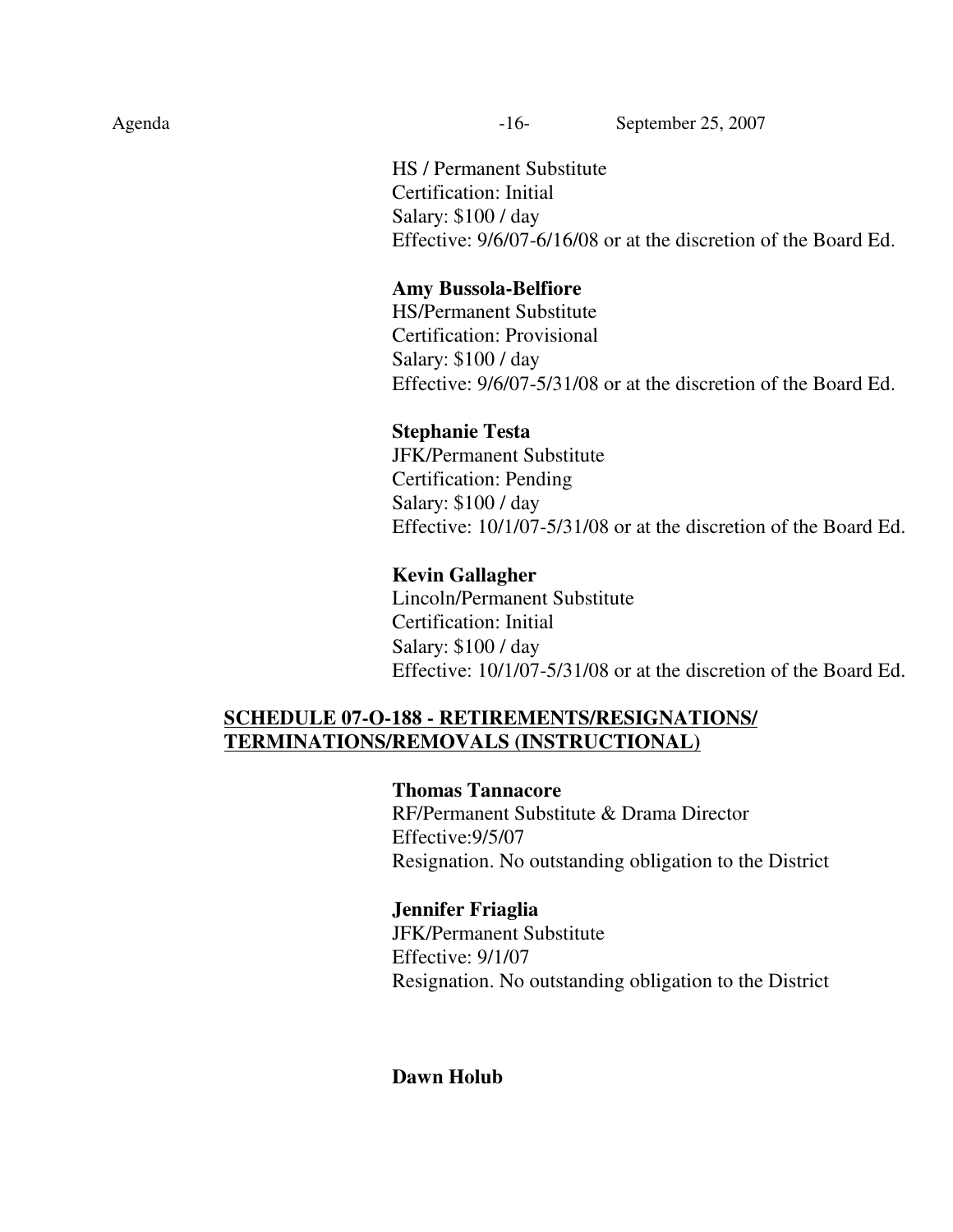Agenda -17- September 25, 2007

JFK/Permanent Substitute Effective: 8/25/07 Resignation. No outstanding obligation to the District

### **Debra Scelzi**

Per Diem Substitute Effective: 6/27/07 Resignation. No outstanding obligation to the District

#### **Robert Bocchieri**

Per-Diem Substitute Effective: 9/6/07 Resignation. No outstanding obligation to the District

## **SCHEDULE 07-Q-187 -LEAVES OF ABSENCE (INSTRUCTIONAL)**

**Chenoa Ludwig**

HS/Social Worker Effective: 9/1/07-10/2/07 - Maternity Sick Leave 10/3/07-10/12/07 - Remainder of FMLA

**Jennifer Cruz** St. Cyril's / Special Education Effective: 9/17/07-10/26/07 - Maternity Sick Leave

### **Susan Cusack**

MM/Teaching Assistant Effective: 9/1/07-6/30/08 - Leave of absence to Assume position as a leave replacement Guidance Counselor

### **SCHEDULE 07-TA-33 - APPOINTMENTS (INSTRUCTIONAL)**

**Maria Ryan** JQA/Teaching Assistant Salary: \$12.96 / hr. Effective: 9/1/07-8/31/10

### **Jacqueline Verre**

HS/Teaching Assistant Salary: \$12.96 / hr. Effective: 9/1/07-8/31/10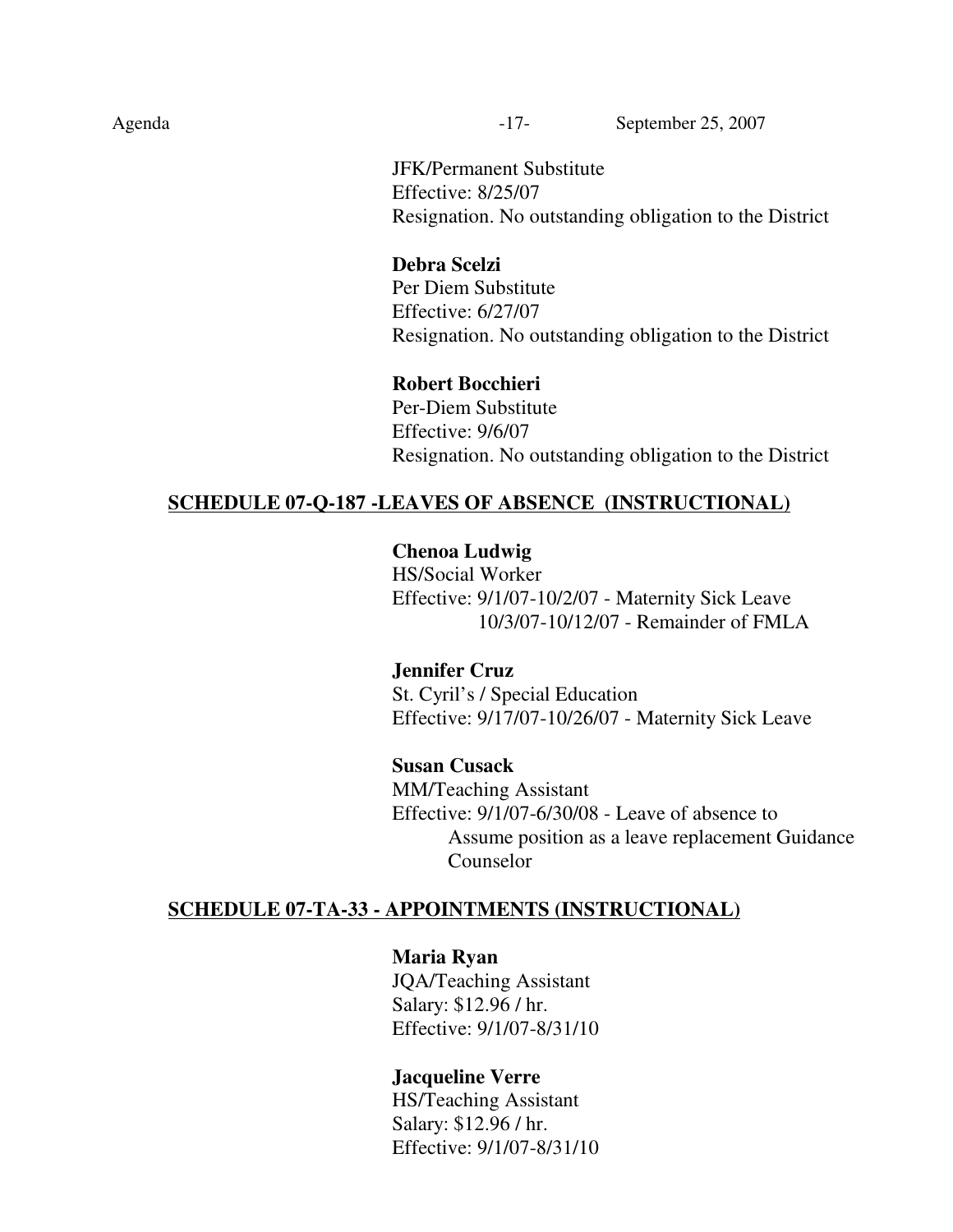### **Brenda Klein**

JFK / Teaching Assistant - Salary: \$13.95 / hr Health Aide - Stipend: \$3.25 / hr. Effective: 9/1/07-8/31/10

## **SCHEDULE 07-TTPA-51 - TEMPORARY ASSIGNMENT (INSTRUCTIONAL)**

**Margaret Roer** RF/additional .2 World Languages Salary: \$20,300 Effective: 9/1/07-6/30/08 or at the discretion of the Bd. Ed.

**Nancy Wolman** JFK/additional .066 World Languages Salary: \$5,227.86 Effective: 9/1/07-6/30/08 or at the discretion of the Bd. Ed.

## **Kathleen Millis**

JFK/Breakfast Club Salary: \$29.51 / hr. Effective: 9/1/07-6/30/08 or at the discretion of the Bd. Ed.

### **John Abeltin**

RF/Breakfast Club Salary: \$29.51 / hr. Effective: 9/1/07-6/30/08

## **VIII. RECEIPT OF SCHEDULES**

RECOMMEND that the Board of Education approve the following Schedules collectively:

## **SCHEDULE 07-A-341 - TREASURERS REPORT AND COMPUTER RUN**

Statement of Revenues General Fund/ August 2007 Federal Fund/ August 2007 School Lunch Fund/ August 2007 Treasurer's Report/ August 2007 Cash Flow/ August 2007 Check Listing of Numbers/ August 30, 2007 & Sept. 13, 2007 School Lunch Operating Statement / NA